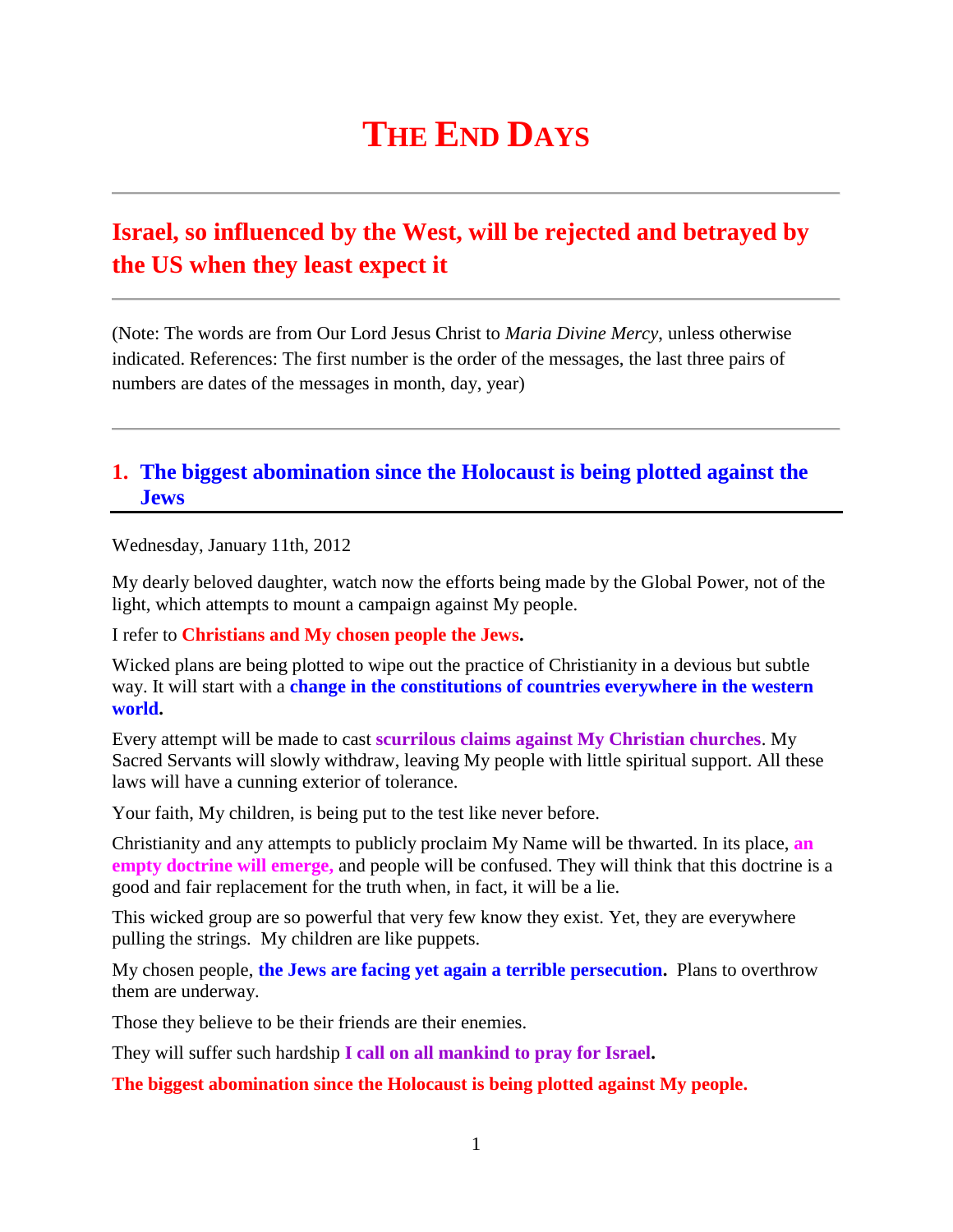Pray, pray that the **Anti-Christ's Group** is stopped from committing these evil acts.

These dark souls need your prayers so that, during The Warning, they will recognize their offences. **Pray that they drop their armor and beg for My Mercy.**

If they do then the wars and unrest in Israel can be diluted.

Many prophecies will now unfold before your eyes. Those blind to My promises must be given the light of My Mercy in order to see again.

Do not be deceived, children. What seems good on the outside is not always as it seems. Peacekeeping forces, many of them innocent pawns, are being lied to.

Never fear, because My Mercy will have an important influence over **this Sect who have been plotting against My church for centuries.**

They cannot and will not win. But they will cause tremendous terror unless prayer can mitigate their wicked dominance.

Pray the New **Crusade of Prayer (18) to help stop the Anti-Christ** and his group about whom I speak.

Oh dear Jesus, save the world from the Anti-Christ. Protect us from the wicked snares of Satan. Save the last remnants of Your Church from evil. Give all Your Churches the strength and graces needed to defend ourselves against wars and persecution planned by Satan and his army of terrorists. Amen.

Your beloved Jesus

Savior and Redeemer of all mankind

(Message # 301 01-11-2012)

## **2. ['Liberators' in Middle-East want to control The Jews](http://www.thewarningsecondcoming.com/liberators-in-middle-east-want-to-control-the-jews/)**

Saturday, June 11th, 2011 @ 10:00 pm

My dearly beloved daughter, it is with love that I speak with you tonight because very soon now more and more of My cherished followers will unite as one to fight The Deceiver. Right now He and the wealthy influential groups, behind whom he hides, are plotting to gain as much control over you all, but you cannot see this.

They will be stopped sooner than you think. Many of them will convert during The Warning. This will weaken Satan's One World Group to such an extent that many will wonder what path to take, so confused will they be. Many will then turn back to Me, children, for they will seek redemption.

Revenge, control, power, and hatred combined create the biggest threat to man's survival. All of the wars you see taking place in the Middle-East and beyond have been orchestrated. They are not a coincidence. Understand that so many countries at once did not rise up on their own. They were helped by the Evil Group in all governments. Those governments who control the world.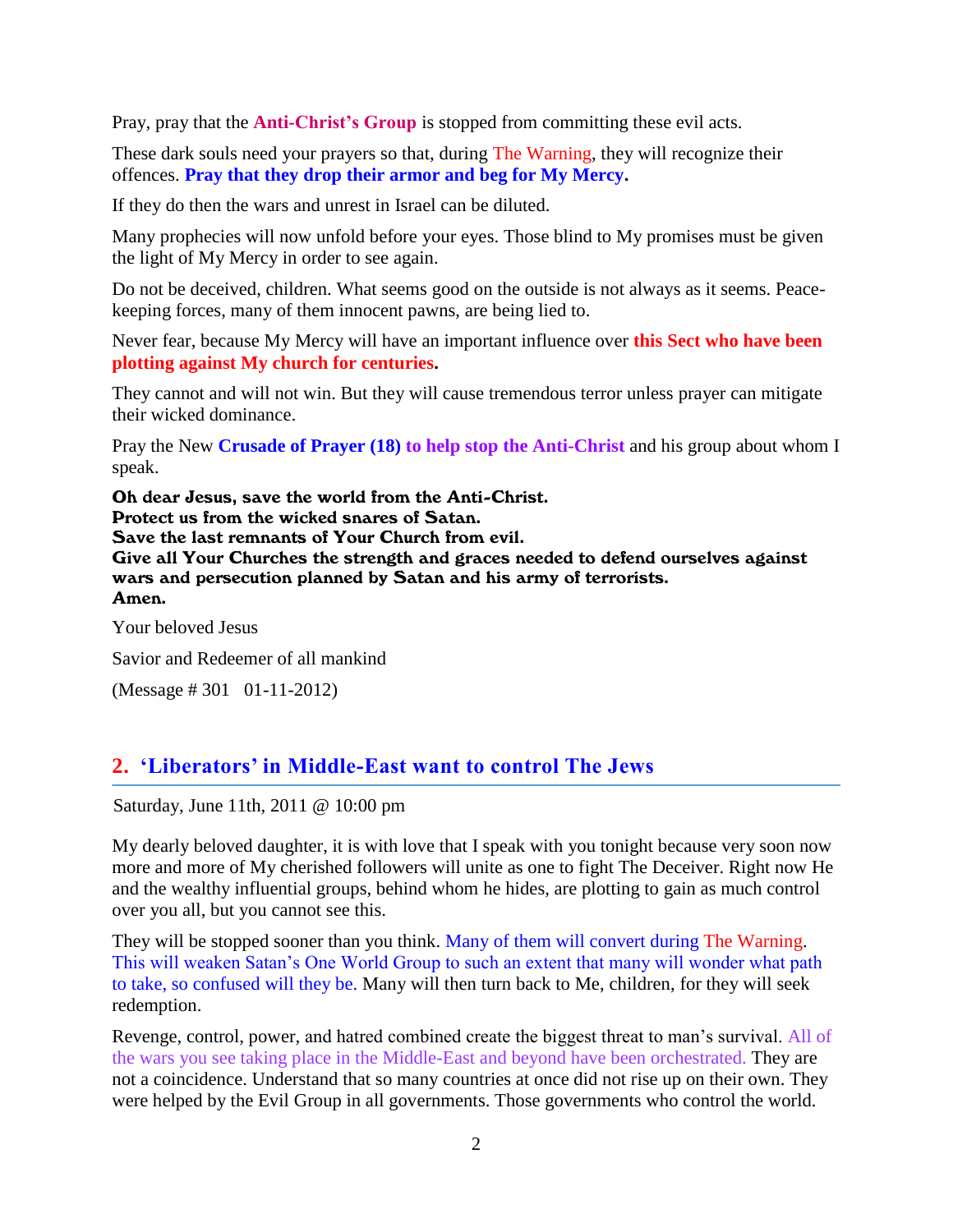These leaders in the Middle East are now being removed to make way for the liberators, those who will proclaim justice and peaceful means to help My children. But that is not their intention. Their intention is to control of My beloved people, the Jews, who are under threat now on all sides.

All of these events will be interrupted by The Warning. All of those involved with this Evil Global will also have to face Me, one by one, when I will show them how they offend Me. Many will fall down on their knees and beg for redemption.

This, My children, is very important for the more sinners, everywhere and especially those who control your livelihoods turn back to Me, the greater will be My Mercy. Pray that all those who witness the Truth when, during The Warning, they will realize that I love them, will convert.

Prayer, My children, is very powerful. When you pray to God, the Father in My name for the salvation of these and other souls, He will not refuse you.

Your loyalty to Me and daily prayer is needed urgently to loosen the grip that Satan holds over My children who are rightfully Mine.

Your every merciful Savior

Jesus Christ

(Message # 111 06-11-2011)

## **3. [Time for the second seal to open as wars will increase](http://www.thewarningsecondcoming.com/time-for-the-second-seal-to-open-as-wars-will-increase/)**

Saturday, March 10th, 2012, 15.30 hours

My dearly beloved daughter, it is **time for the second seal to open as wars will increase and spread.**

#### **The avenging dark angel comes from one source, My daughter, and these wars are all connected.**

They did not happen because of regional unrest; they were planned by the West.

These wars have been ignited, deliberately, in order to control, and many of these nations are painted as demonic with lies spread about their political leaders.

**Children, these wars have been cunningly set up, all at once, the objective being to remove leader after leader.**

Peaceful solutions will be presented and applauded, but they are false.

#### **You, My children, are being deceived.**

Rumor of war is just that – rumor. How do rumors start? Who starts them and why? Why do you think so many countries became embroiled in these wars at the same time?

This was not a coincidence.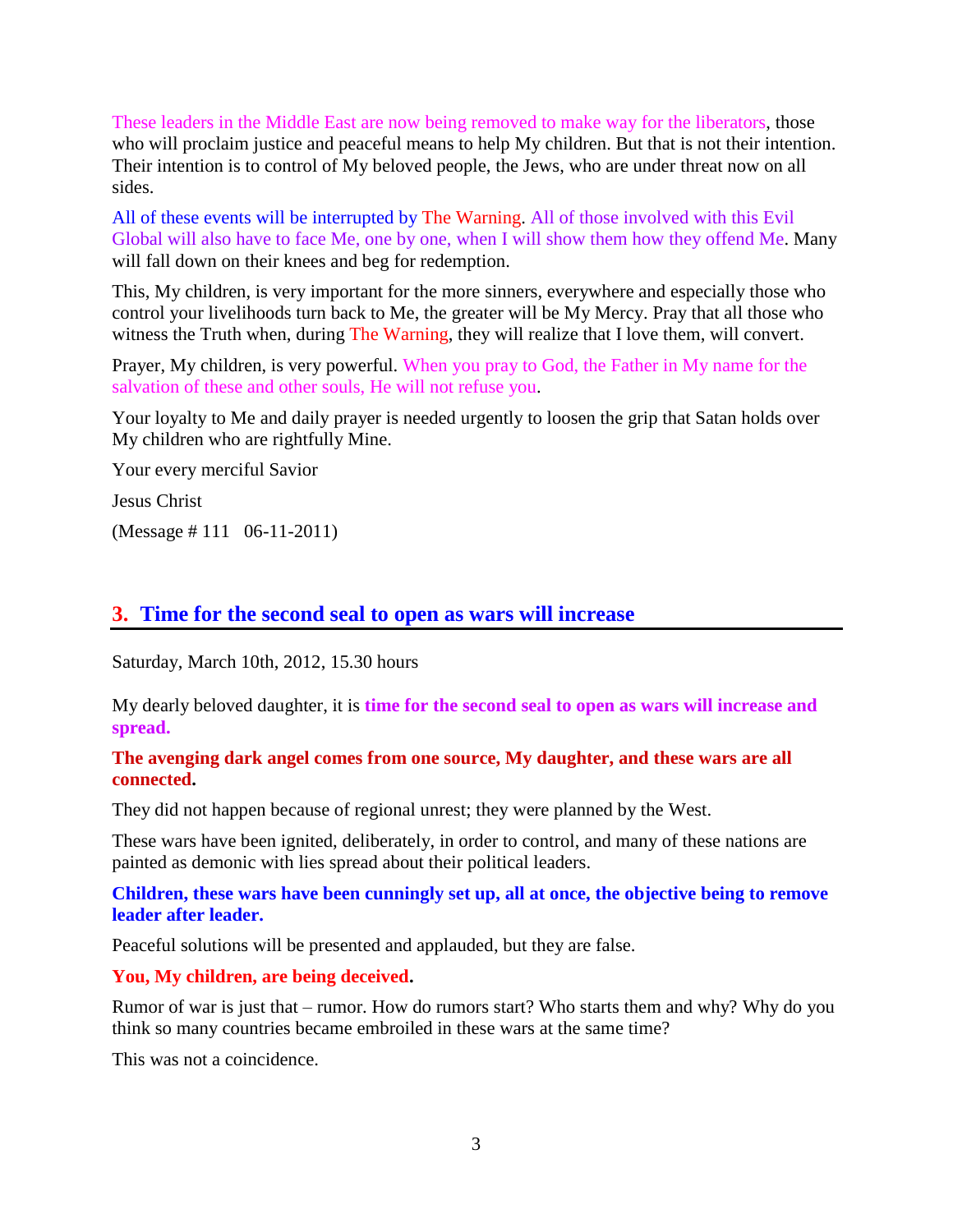#### **There is a plan being organized by the Anti-Christ to control and conquer these nations who have rich resources.**

Once they control these countries, they will become very powerful.

As these wars increase and become wearisome then **the Antichrist will make himself known as the peaceful negotiator.**

Few of you are being told the truth because of the control that the Antichrist and his organizations hold in the world of communications.

Pray now, as the wars will increase, so as to render their plans impotent.

## **Know that Israel, so influenced by the West, will be rejected and betrayed by the US when they least expect it.**

It will be then that the holocaust I speak of will take place.

Pray, pray, pray for the people of Israel who will continue to suffer for their sins until My Second Coming.

Your Beloved Jesus

(Message # 364 03-10-2012)

## **4. [The enemies of the Jews in all nations will gather together in unity to crush](http://www.thewarningsecondcoming.com/the-enemies-of-the-jews-in-all-nations-will-gather-together-in-unity-to-crush-israel-2/)  [Israel](http://www.thewarningsecondcoming.com/the-enemies-of-the-jews-in-all-nations-will-gather-together-in-unity-to-crush-israel-2/)**

Friday, November 30th, 2012

My dearly beloved daughter, the time for the prophecies foretold in the Old Testament regarding the fate of the Jews is to become evident shortly.

#### **My chosen race will suffer**

The Jews who rejected the Covenant of God, laid down by Moses, will suffer as they have done for centuries. Their power over the land of their forefathers will be taken and the only solution will be to sign a treaty where they will become slaves to the Anti-Christ. My chosen race will suffer, just as I did, and little mercy will be shown to them.

The treatment of the Jews will be worse than that shown to them during the genocide, which took place in the Second World War. It will be in Israel that the Tribulation will be seen, as foretold, clearly.

It will be because of Israel that wars will escalate, when it will become difficult to determine who the real enemy will be. The peace treaty will be signed soon afterwards and the man of peace will enter the world stage.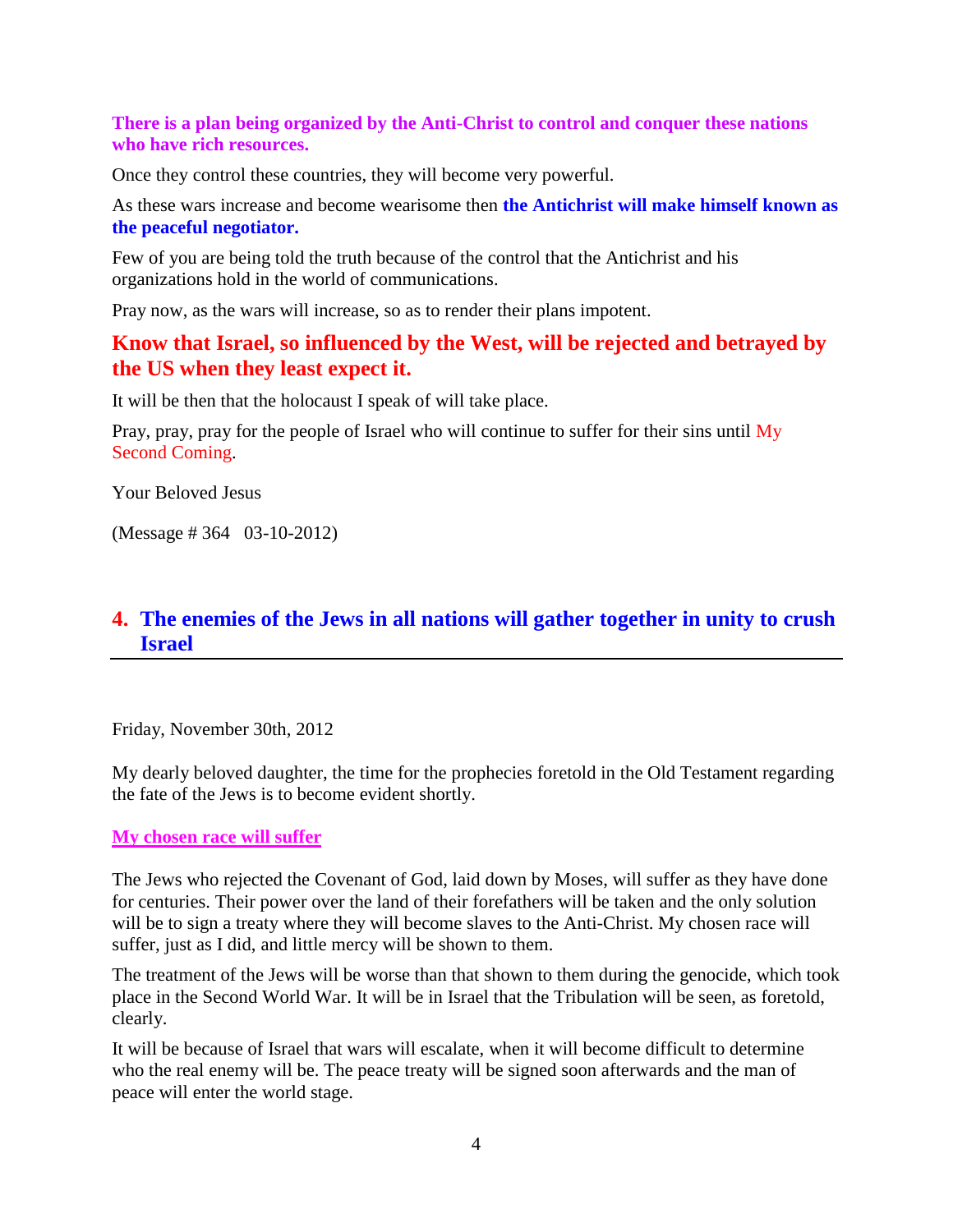### **European Union will crush all traces of God**

#### The Beast with the ten horns, that is the European Union, will crush all traces of God.

Now is the time to prepare for their cruelty, which will be unprecedented, when it will come to the abolition of Christianity.

How proud they will be when the little one, hidden amongst them, will rise and boast of his power. They will applaud the appointed leader of a new Church and his power will spread over the world.

This will develop quickly and to those sacred servants of Mine, who do not accept the Truth of this prophecy, you must know this.

Should you conform to the new laws of Rome, a city, which will be seized by the liar and servant of the Antichrist, you will become a prisoner of this new regime. When you see the Sacrament of the Holy Eucharist being amended and changed beyond recognition, know that this will be your chance to turn your back on this wicked regime.

My Church is infallible. It will remain infallible. If others, however, within My Church, rebel against My Teachings and change the Holy Sacraments they will be cast away from My Church. The new regime, not of God, will be fallible for it will not represent the Truth. Only My Teachings can be adhered to by Christians.

If you follow a man-made religion you cannot call yourself a Christian. Anyone who says that My Church is infallible is correct.

Anyone who claims to belong to a new Church, where My Teachings have been tampered with and where My Sacraments have been abolished, will be living a lie.

This will be a very difficult time for My sacred servants, for they must follow the Laws laid down by My Church. I say to you now that you must still do this. But, as soon as My Sacraments have been desecrated, only follow My True Church. By then only those servants who follow the Truth can claim to lead My people according to the instructions laid down by Me during My time on earth.

#### **Rise of Paganism**

The rise of paganism will sweep over the earth and in its wake a false sense of peace will be created. Then you will see the rise in the adulation of celebrities and a fanatical devotion to new age spiritualism and satanic worship, disguised as modern psychological therapy. This is where worship of oneself will be the most important trait to strive for.

#### **Sexual immorality will increase as the Battle of Armageddon intensifies**

Abortion and murder will be so common that many will become immune to any feeling of compassion for those who are vulnerable.

It will be during this time that My Army will continue, undaunted, in their Mission to save souls. Nothing will stop them, and for every hour of their prayers, I will mitigate much of this suffering in the world.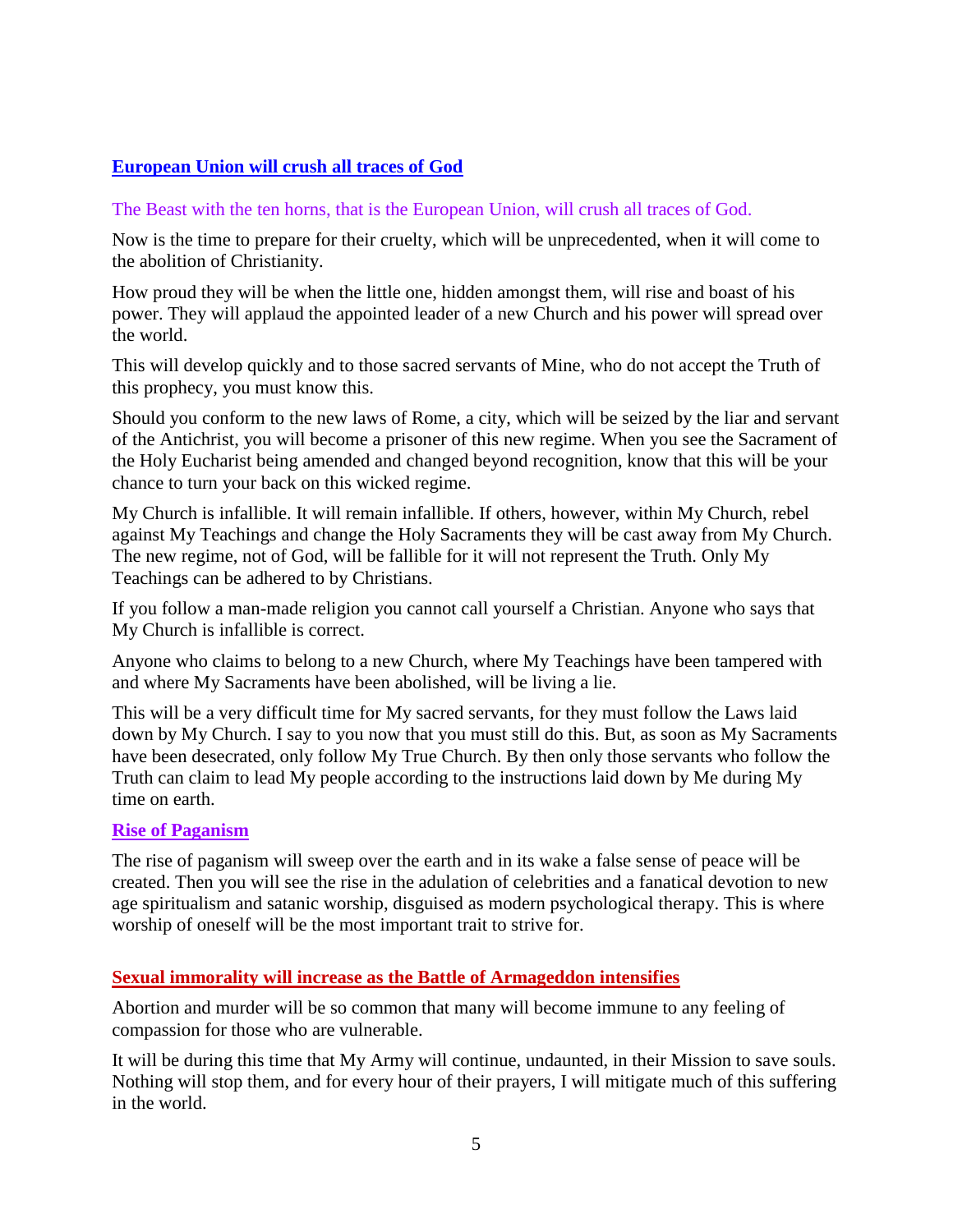To the Jews I say this. You have suffered because of your failure to listen to the Word of God through the Prophets. You, however, will finally accept the True Messiah soon. Then you, too, will join My Army as it marches towards victory against the Antichrist.

You will suffer just as I did for this has been foretold. The House of David will have its day of victory on the day I will raise up the New Jerusalem out of the ashes. As My New Kingdom emerges the king of the pagan world and his servants will be turned into ashes.

My Promise to come to bring you to My Father's Kingdom is close. To you I pledge My Love and My Loyalty, as your promised Messiah, promised to you so long ago. This is your inheritance. You did not reject Me, your Jesus, when I was crucified. You rejected God.

I Am God. I Am the way for you to enter the New Paradise. Accept My Hand for I love you, I forgive you. You are My People and I Am coming for you.

Your Jesus

(Message # 623 11-30-2012)

## **5. [For the Jews, they will finally accept that the True Messiah has come](http://www.thewarningsecondcoming.com/for-the-jews-they-will-finally-accept-that-the-true-messiah-has-come/)**

Saturday, October 20th, 2012

My dearly beloved daughter, My Second Coming will be the final chapter in the fulfillment of My Covenant. This Covenant will see the birth of the New Jerusalem.

This New Jerusalem will signify the unification of all God's children, who accept the Word of the Lord.

For the Jews, they will finally accept that the True Messiah has come to bring them the salvation they crave. I, Jesus Christ, from the House of David, will come as Savior, according to the Holy Will of the one True God. They rejected Me, the Son of God, Who came in the flesh the first time. This time, I will come from the Heavens and will envelope My Chosen People with the gift of My New Kingdom.

They will finally be at peace, for the Truth, will be seen by them, and they will accept the Existence of the Triune God. There is only one God. There can be no more. Yet I Am in union with My Father. I Am God. I came in the flesh to show humanity My Mercy and to salvage them from final damnation. My Holy Spirit is also in union with the one God as It manifests within the souls of the Prophets and inflames the souls of God's children.

So many people will fight fiercely against My Second Coming, including those who believe in the one True God. They will not, as has happened in the past, accept the Word of God, as it is revealed through the Prophets.

Many good and devout Christians will continue to reject My Word, right up to the end. My Word will be challenged and torn apart, by the Catholic Church, in particular. But know this. The time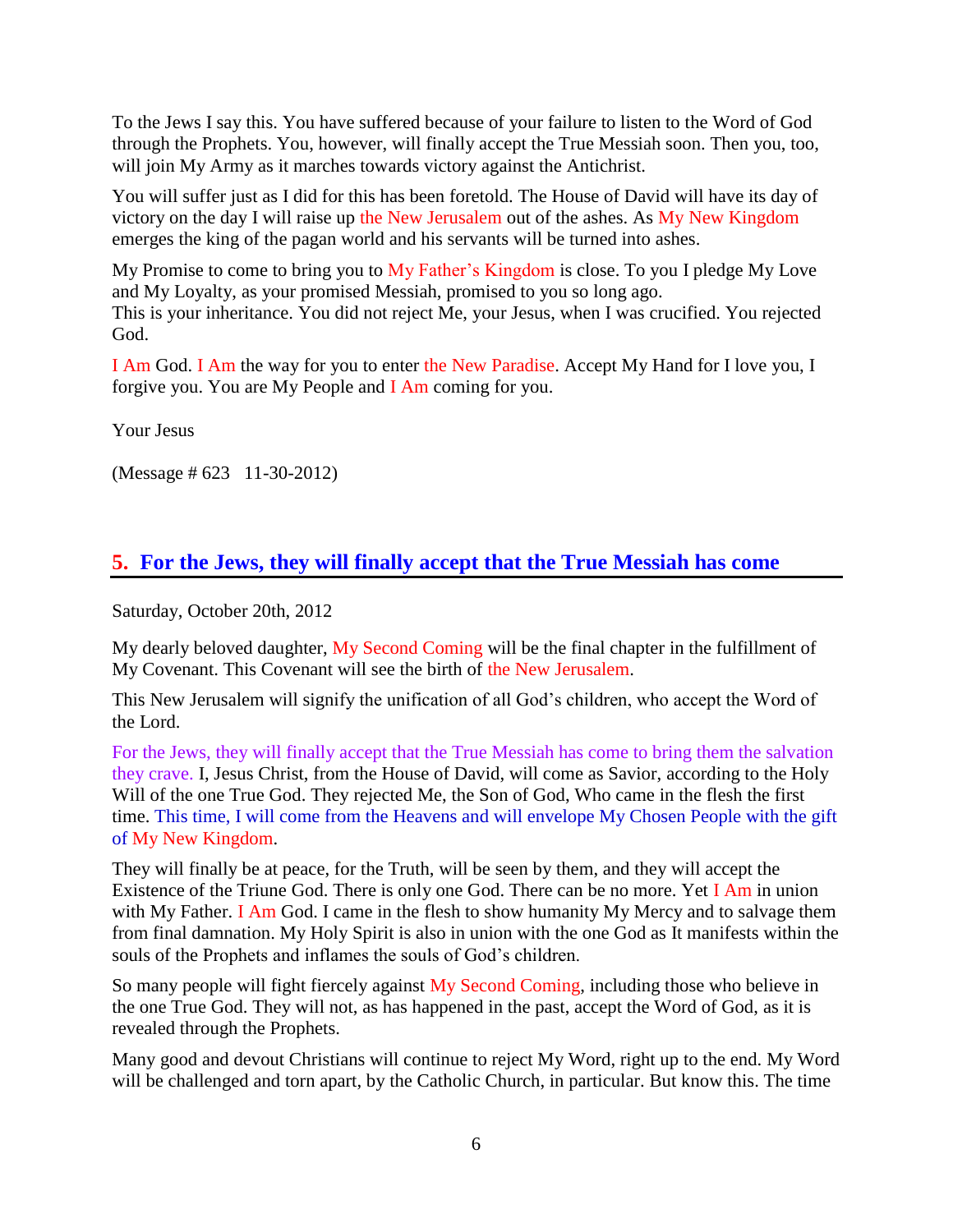for My Second Coming is close, and those who continue to reject Me, and the promise I made to My Father to Create His Kingdom on earth, will be left to one side.

After My Great Mercy is revealed, and when every opportunity has been given to all those who won't accept the Truth, then My patience will be exhausted.

Your Jesus

(Message # 582 10-20-2012)

## **6. [The world will rejoice, for along with My Church in Rome, the Jewish](http://www.thewarningsecondcoming.com/the-world-will-rejoice-for-along-with-my-church-in-rome-the-jewish-nations-will-be-cut-down/)  [nations will be cut down](http://www.thewarningsecondcoming.com/the-world-will-rejoice-for-along-with-my-church-in-rome-the-jewish-nations-will-be-cut-down/)**

Friday, May 17th, 2013

My dearest daughter, I reveal to you in intimacy My pain and sorrow as I relive, all over again, the agony I endured in the Garden of Olives.

Then My pain, created by the Evil One, who showed Me visions of the future, was caused by the paganism which would sweep the Earth in your time. I knew then, just as can be seen now, the hatred in the world which exists for Me, Jesus Christ.

My suffering is exacerbated by the fact that humanity still does not fully understand the Sacrifice, which was made by Me for their souls. My Crucifixion was to save every generation, including those in the world today. My pain is great at this time and My suffering is being manifested within you, My daughter, and other victim souls, so that I can salvage the most ravaged amongst you.

I cry bitter tears and My Heart is heaving as sin is being spread through the laws in your countries, which will force innocent souls into temptation. **Not only will they feel that sin can now be justified, because the laws in their countries condone them, but they will also be accused of breaking the laws of their land if they uphold My Holy Word.**

Oh how deceived you are. How far you have wandered away from Me. How much you offend Me. Those with responsibility for proclaiming My Word, hear Me now. Your duty is to safeguard My Holy Word at all times. **Your vow is to obey My Word and My Teachings, as they were contained in the creation of My Church on Earth. Never deviate from the Truth.** Prepare your souls, for soon you will be forced against your will to deny Me through the Sacraments. You must keep alert at all times for the great changes, which lie ahead.

To the whole of humanity, I Call on you to respond to My Voice, the Voice of Truth, the Voice of Love, the Voice of your Master. Soon, you will see Me. Then the cobwebs will be cleared away from your eyes and then the Truth will become clear. When the Day of My Mercy dawns, you must know that My Second Coming will take place very soon afterwards. And while I yearn for all of you to turn to Me, I cry with sorrow for the souls who are lost to Me.